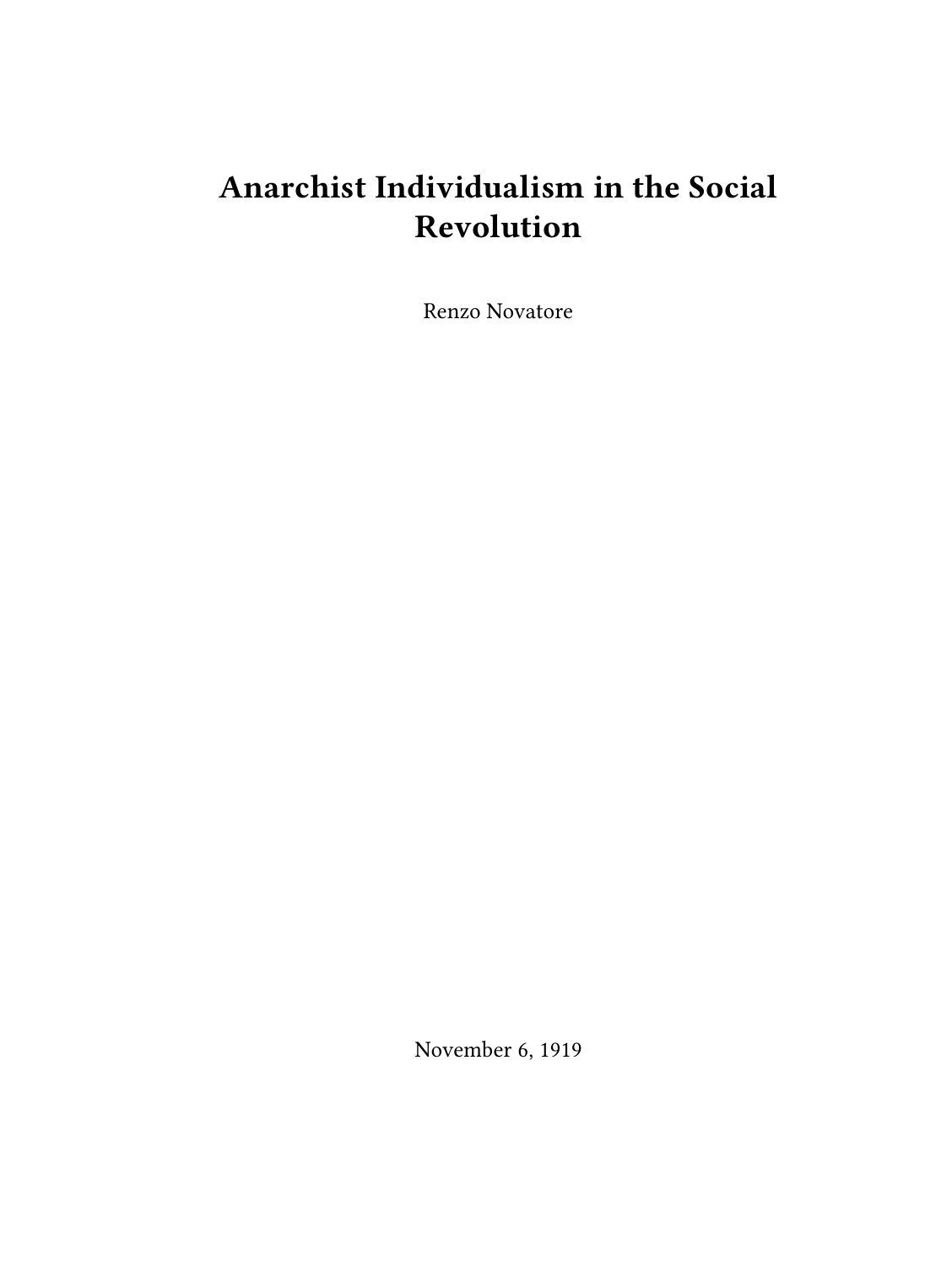## **Contents**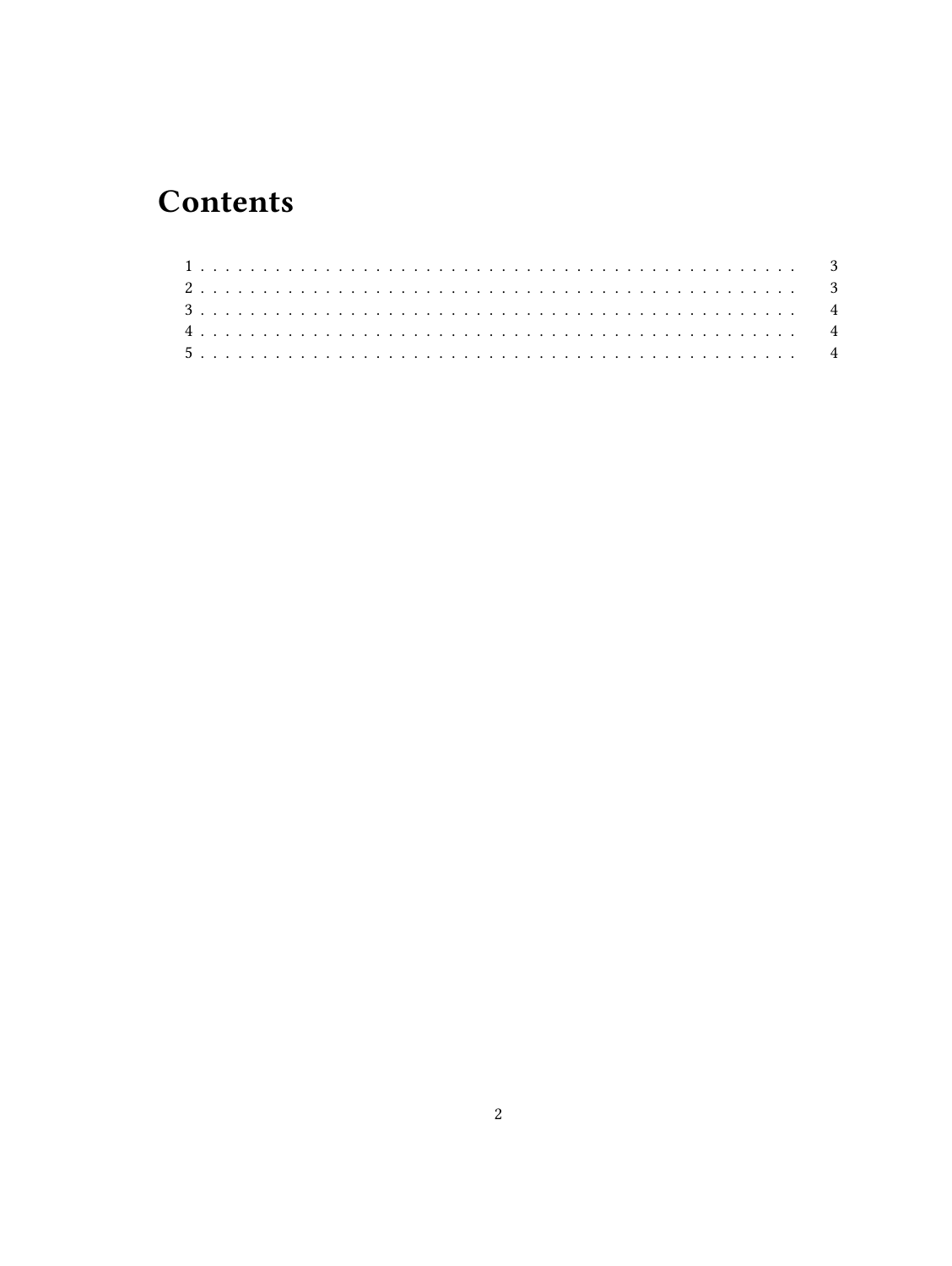<span id="page-2-0"></span>Anarchist individualism as we understand it – and I say we because a substantial handful of friends think this like me – is hostile to every school and every party, every churchly and dogmatic moral, as well as every more or less academic imbecility. Every form of discipline, rule and pedantry is repulsive to the sincere nobility of our vagabond and rebellious restlessness!

Individualism is, for us, creative force, immortal youth, exalting beauty, redemptive and fruitful war. It is the marvelous apotheosis of the flesh and the tragic epic of the spirit. Our logic is that of not having any. Our ideal is the categorical negation of all other ideals for the greatest and supreme triumph of the actual, real, instinctive, reckless and merry life! For us perfection is not a dream, an ideal, a riddle, a mystery, a sphinx, but a vigorous and powerful, luminous and throbbing reality. All human beings are perfect in themselves. All they lack is the heroic courage of their perfection. Since the time that human beings first believed that life was a duty, a calling, a mission, it has meant shame for their power of being, and in following phantoms, they have denied themselves and distanced themselves from the real. When Christ said to human beings: "be yourselves, perfection is in you!" he launched a superb phrase that is the supreme synthesis of life.

It is useless that the bigots, theologians and philosophers do their utmost with deceitful and dialectical sophisms to give a false interpretation to Christ's words. But when Christ speaks this way to human beings, he disavows his entire calling to renunciation, to a mission and to faith, and all the rest of his doctrine collapses miserably in the mud, knocked down by he himself. And here, and here alone, is Christ's great tragedy. Let human beings open their misty eyes in the blinding sun of this truth, and they will find themselves face to face with their true and laughing redemption.

This is the ethical part individualism, neither romantically mystical, nor idealistically monastic, neither moral, nor immoral, but amoral, wild, furious and warlike, that keeps its luminous roots voluptuously rooted in the phosphorescent perianth of pagan nature, and its verdant foliage resting on the purple mouth of virgin life.

#### <span id="page-2-1"></span>**2**

To every form of human Society that would try to impose renunciations and artificial sorrow on our anarchic and rebellious *I*, thirsting for free and exulting expansion, we will respond with a roaring and sacrilegious howl of dynamite.

To all those demagogues of politics and of philosophy that carry in their pockets a beautiful system made by mortgaging a corner of the future, we respond with Bakunin: *Oafs and weaklings!* Every duty that they would like to impose on us we will furiously trample under our sacrilegious feet. Every shady phantom that they would place before our eyes, greedy for light, we will angrily rip up with our daringly profaning hands. Christ was ashamed of his own doctrine and he broke it first. Friedrich Nietzsche was afraid of his overhuman and made it die in the midst of his agonizing animals, asking pity of the higher man. But we are neither afraid nor ashamed of the *liberated Human Being*.

We exalt Prometheus, the sacrilegious thief who stole the eternal spark from Jove's heaven to animate the man of clay, and we glorify Hercules, the powerful, liberating hero.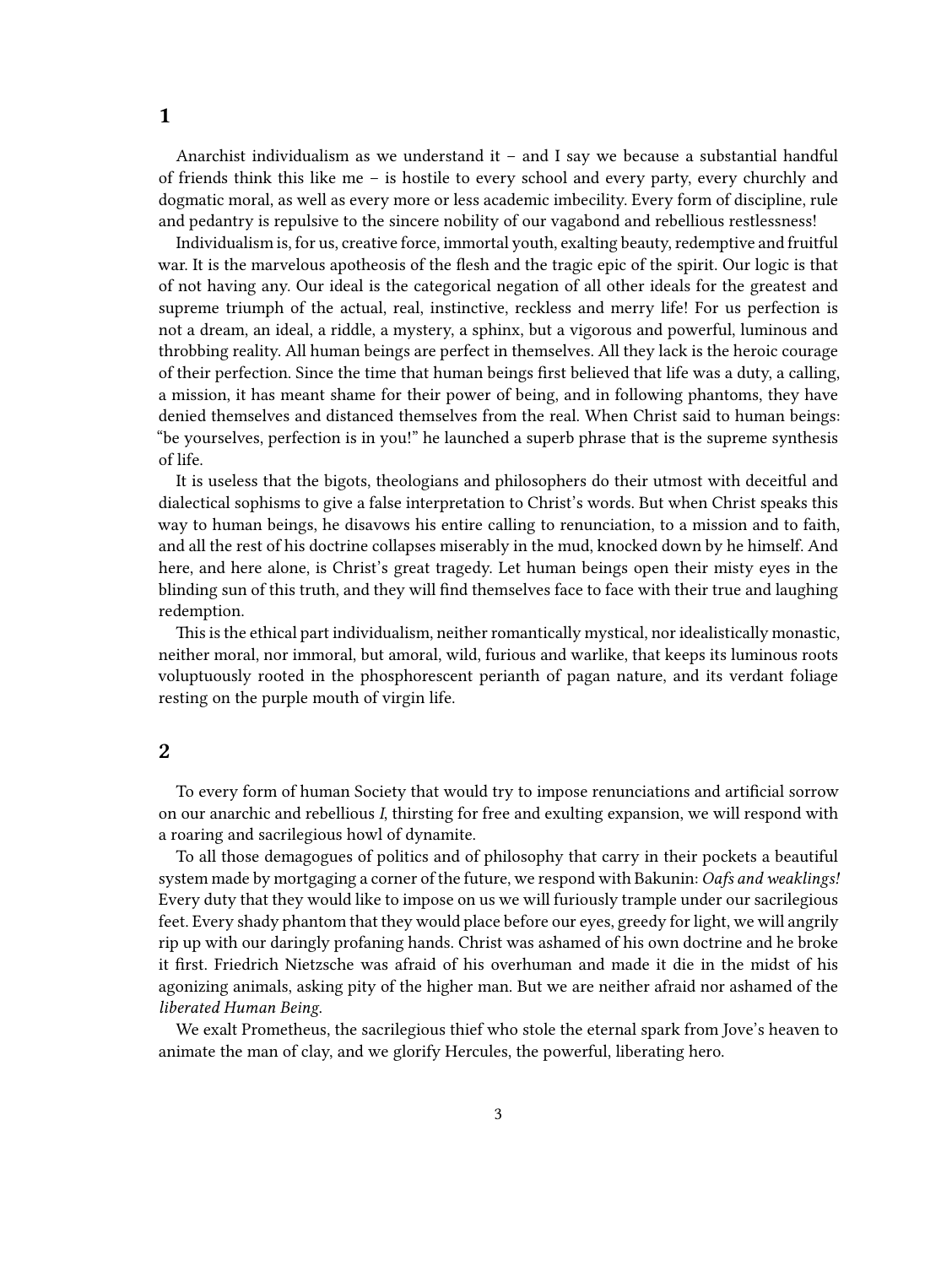Pagan nature has placed a Prometheus in the mind of every mortal human being, and a Hercules in the brain of every thinker. But morality, that disgusting enchantress of philosophers, peoples and humanity, has glorified and sanctified the vulture exalting it as divine justice, and divine justice, which Comte humanized, has condemned the Hero.

The Human Being of furrow and the thinker have trembled before this baleful phantom and courage has remained defeated under the enormous weight of fear.

But anarchist individualism is a brilliant and fatal torch that casts light into the darkness into the realm of fear and puts to flight the phantoms of Divine justice that Comte humanized.

Individualism is the free and unconstrained song that reconnects the individual to the eternal and universal pan-dynamism, that is neither moral nor immoral, but that is everything. Nature; and Life! What is Life? Depths and peaks, instinct and reason, light and darkness, mud and beauty, joy and sorrow. Disavowal of the past, domination of the present, longing and yearning for the future.

Life is all this. And all this is also individualism. Who seeks to escape Life? Who dares to deny it?

### <span id="page-3-1"></span>**4**

The Social Revolution is the sudden awakening of Prometheus after a fall into a faint of sorrow caused by the foul vulture that rips his heart to shreds. It is an attempt at self-liberation. But the chains with which the sinister god Jove had him chained on the Caucasus by the repugnant servant Vulcan cannot be broken except by the Titanic rebel Hero, son of Jove himself.

We rebel children of this putrid humanity that has chained human beings in the dogmatic mud of social superstitions will never miss bringing our tremendous axe blow down on the rusty links of this hateful chain.

Yes, we anarchist individualists are for Social Revolution, but in our way, it's understood!

#### <span id="page-3-2"></span>**5**

The revolt of the individual against society is not given by that of the masses against governments. Even when the masses submit to governments, living in the sacred and shameful peace of their resignation, the anarchist individual lives against society because he is in a never-ending and irreconcilable war with it, but when, at a historical turning point, he comes together with the masses in revolt, he raises his black flag with them and throws his dynamite with them.

The anarchist individualist is in the Social Revolution, not as a demagogue, but as a inciting element, not as an apostle, but as a living, effective, destructive force…

All past revolutions were in the end, bourgeois and conservative. That which flashes on the red horizon of our magnificently tragic time will have for its aim the fierce socialist humanism. We, anarchist individualists, will enter into the revolution for an exclusive need of our own to set fire to and incite spirits. To make sure that, as Stirner says, it is not a new revolution that approaches, but rather an immense, proud, reckless, shameless, conscienceless crime that rumbles with the lightning on the horizon, and beneath which the sky, swollen with foreboding, grows dark and

<span id="page-3-0"></span>**3**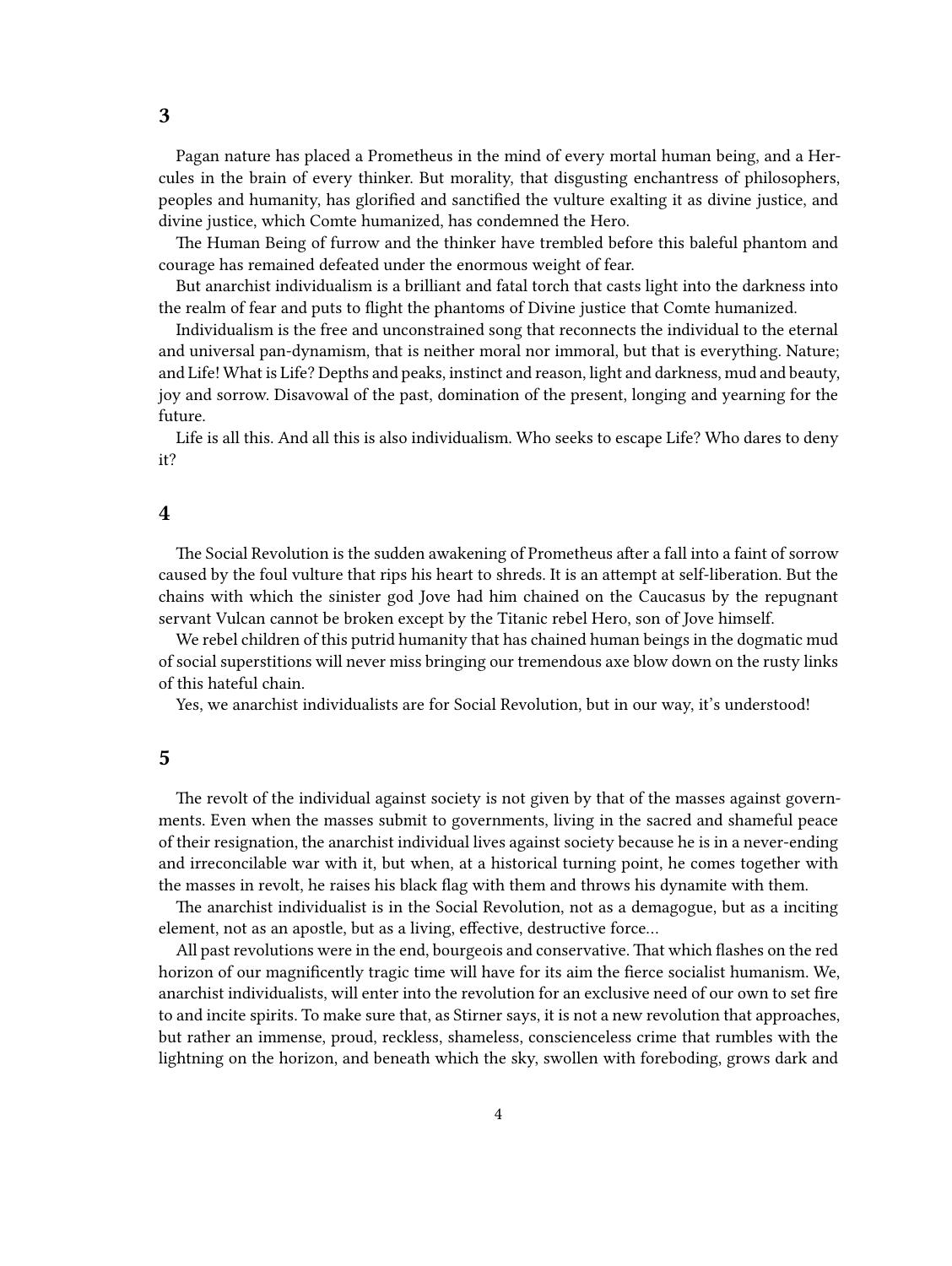silent. And Ibsen: "There's only one revolution I recognize – that was truly, thoroughly radical – … I'm referring to the ancient Flood! That one alone was truly serious. But even then the devil lost his due: you know Noah took up the dictatorship. Let's make this revolution again, but more thoroughly. It requires real men as well as orators. So you bring on the roaring waters, I'll supply the powder keg to blow up the ark."

Now since dictatorship will be – alas! – inevitable in the somber global revolution that sends its bleak glow from the east over our black cowardice, the ultimate task of we anarchist individualists will be that of blowing up the final ark with bomb explosions and the final dictator with Browning shots. The new society established, we will return to its margins to live our lives dangerously as noble *criminals* and audacious sinners! Because the anarchist individualist still means eternal renewal, in the field of art, thought and action.

Anarchist individualism still means eternal revolt against eternal sorrow, the eternal search for new springs of life, joy and beauty. And we will still be such in Anarchy.

*- written under the name of Mario Ferrento*